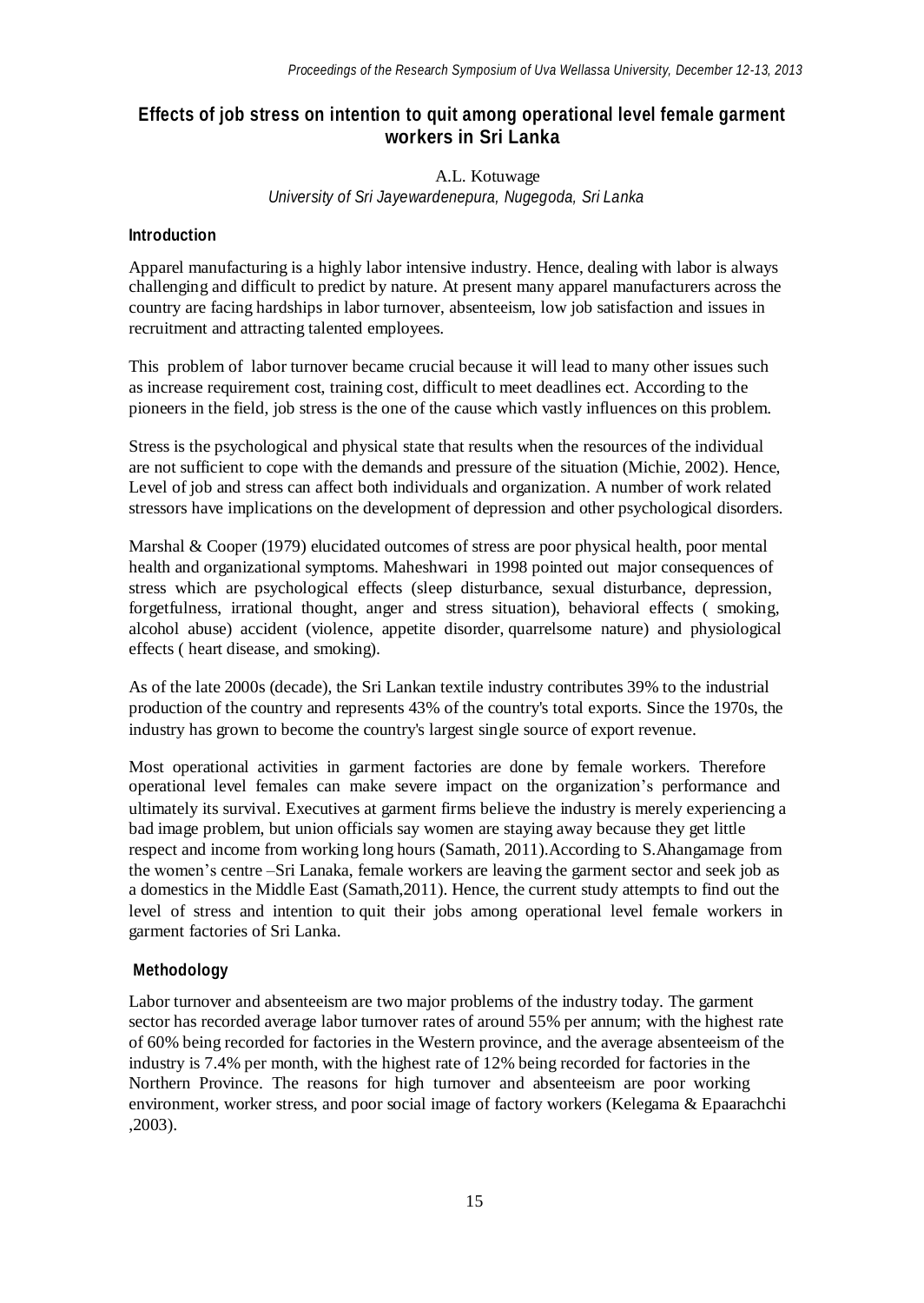According to Freeman (1978) and Akerlof et. al. (1988) there is a strong relationship between unhappiness and turnover. A Number of previous studies in the psychological literature have found quitting intentions to be the strongest predictor of actual turnover. Within the economics literature, Mercer (1979) found that 79% of workers reporting an intention to quit had done so within the following year. Shields and Ward (2001) find that while 39% of nurses report intentions to quit in the next three years and 36% are found to have left NHS nursing three years later.

However, to identify the important factors that leads to operational level female workers in the garment factories leaving a job continue to remain a problem and challenge for both companies as well as researchers. Hence, the purpose of the study was to assess the level of job stress among operational level female workers, and examine intentions to quit their jobs. The study explored answers for two hypothesis bases on the following conceptual frame work.



H1- Stressors (Role ambiguity, work overload and work family conflicts) will positively influence job stress

H2- Job stress will negatively influence intention to quit among female operational level workers in garment factories.

The survey method is used in this study. A structured questionnaire has been used as a main method of collection data. A sample is drawn from five selected garments factories in the North Western province in Sri Lanka. The sample method is random sampling. Considering the objectives of the study, the sample is drawn on considering some similarities. All respondents are female in operational level job category. Sample will be consisted of 400 respondents among female operational level workers in the selected garments factories.Data collected from questionnaire are analyzed using the computer based statistical data analysis package (SPSS – 16.0).

#### **Results and Discussion**

Table 1. Research model analysis result on stressors.

| <b>Stressors</b>     | Mean value |
|----------------------|------------|
| Role ambiguity       | 3.97       |
| Role conflict        | 2.06       |
| Work overload        | 4.25       |
| Work family conflict | 4.01       |

According to the findings of Table 1, it's evident that among the selected sample stressors are prevailing. It was found that there were 69% of employees have high level of stress and among them 80% of respondents have mentioned intention to quit from their jobs.

According to the previous correlation analysis where was conducted between job stress (overall) and the stressors, it was evident that role ambiguity (coefficient  $r = 0.567$ ), work overload (coefficient  $r = 0.540$ ), and work family conflict (coefficient  $r = 0.672$ ) does influence job stress in a significant (at 0.01 level) positive manner. Further as per the pearson's correlation analysis